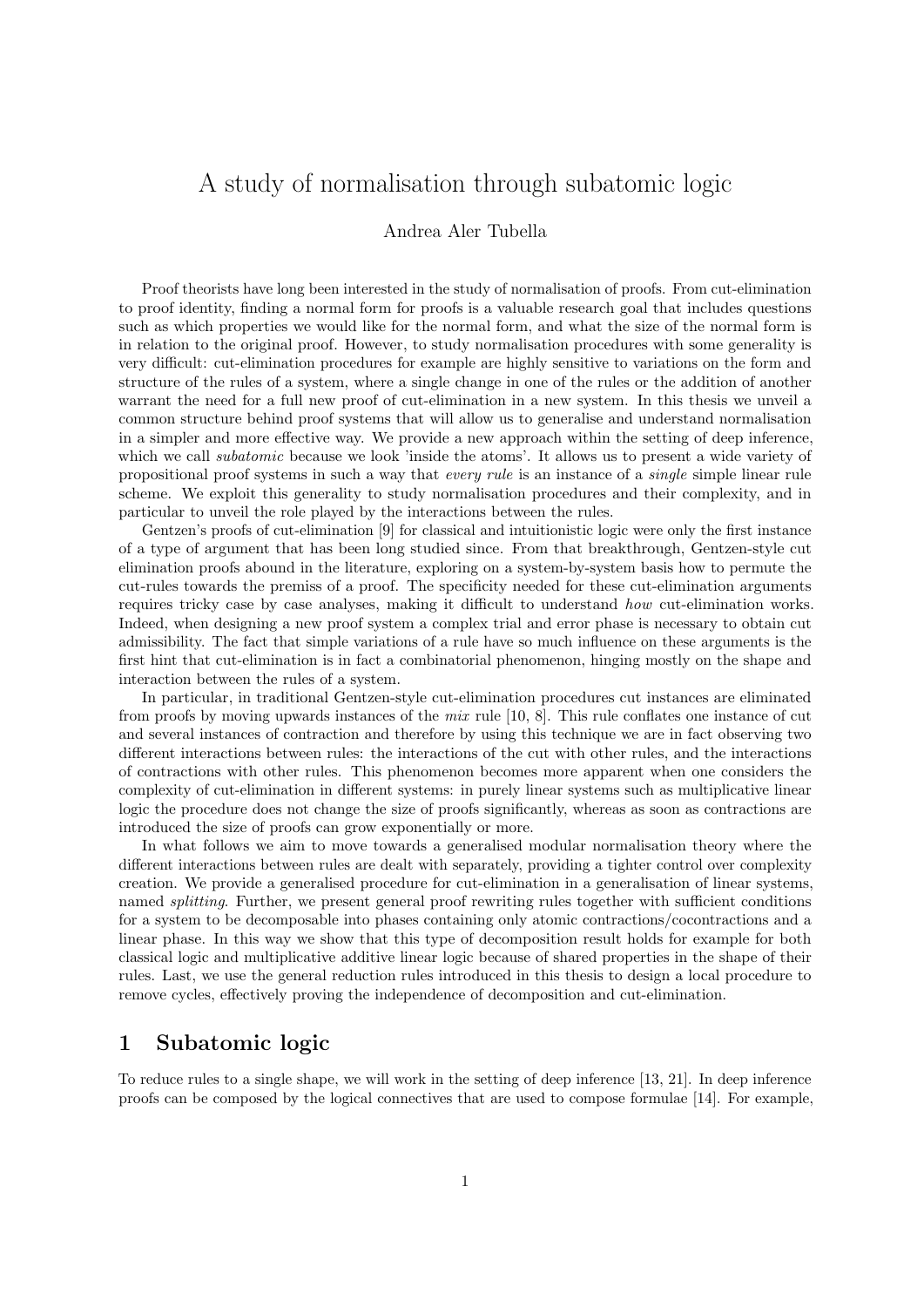if  $\phi =$ A B and  $\psi =$  $\mathcal{C}_{0}^{(n)}$ D are two proofs in propositional logic,

$$
\phi \land \psi = \begin{array}{cc} A & C \\ \parallel \land \parallel \\ B & D \end{array} \text{ and } \phi \lor \psi = \begin{array}{cc} A & C \\ \parallel \lor \parallel \\ B & D \end{array}
$$

are two valid proofs with premisses  $A \wedge C$  and  $A \vee C$  and conclusions  $B \wedge D$  and  $B \vee D$  respectively. In deep inference, rules can be applied at any depth inside a formula and as a result every contraction and cut instance can be locally transformed into their atomic variants by a local procedure of polynomial-size complexity [\[5,](#page-9-6) [20,](#page-9-7) [4\]](#page-9-8).

This provides a surprising regularity in the inference rule schemes: it can be observed that in most deep inference systems all rules besides the atomic ones can be expressed as

$$
\frac{(A \alpha B) \beta (C \alpha' D)}{(A \beta C) \alpha (B \beta' D)}
$$

,

where A, B, C, D are formulae and  $\alpha$ ,  $\beta$ ,  $\alpha'$ ,  $\beta'$  are connectives. We call this rule shape a *medial shape*. Following this discovery, we will achieve an even greater regularity on the inference rules by looking even further, inside the atoms.

The main idea of this work is to consider atoms as self-dual non-commutative relations. Subatomic formulae are built by freely composing constants by connectives and atoms. For example,  $A \equiv$  $((f a t) \vee t) \wedge (t b f)$  is a subatomic formula for classical logic. The intuitive idea is to interpret f a t as a positive occurrence of the atom a, and t a f as a negative occurrence of the same atom, denoted by  $\bar{a}$ . We can therefore interpret A as  $(a \vee t) \wedge \overline{b}$ .

We can view subatomic formulae as a superposition of truth values. For example,  $f a t$  is the superposition of the two possible assignments for the atom a, and  $t a f$  is the superposition of the possible assignments for  $\bar{a}$ : if we read the value on the left of the atom we assign f to a and t to  $\bar{a}$ , and if we read the one on the right we assign t to a and f to  $\bar{a}$ .

We give a broad definition of what relations are, not assuming any logical characteristics or properties such as commutativity or associativity. We therefore encompass logics with both commutative and non-commutative, associative and non-associative, dual and-self dual relations. This feature deserves to be highlighted since expressing self-dual non-commutative connectives into proof systems that enjoy cut-elimination is a challenge in Gentzen-style sequent calculi: it is impossible to have a complete analytic system with a self-dual non-commutative relation [\[21\]](#page-9-4).

**Definition 1.** Let U be a denumerable set of constants whose elements are denoted by  $u, v, w, \ldots$ . Let R be a denumerable partially ordered set of *connectives* whose elements are denoted by  $\alpha$ ,  $\beta$ ,  $\gamma$ , .... The set  $\mathcal F$  of *subatomic formulae* (or SA formulae) contains terms defined by the grammar

$$
\mathscr{F} ::= \mathscr{U} \mid \mathscr{F} \mathscr{R} \mathscr{F} \quad .
$$

Formulae are denoted by  $A, B, C, \ldots$ .

A *(formula)* context  $K\{\}\cdots\{\}\$ is a formula where some subformulae are substituted by holes;  $K\{A_1\}\cdots\{A_n\}$  denotes a formula where the n holes in  $K\{\}\cdots\{\}\$ have been filled with  $A_1,\ldots,A_n$ .

In this summary we will only use classical logic as an example. Further examples featuring multiplicative linear logic, multiplicative additive linear logic, BV (showcasing a logic with a self-dual non-commutative connective) and SKV (which features a modality) can be found in the thesis.

Given a propositional logic with certain connectives and constants, its subatomic counterpart is therefore composed of an extended language of formulae, made up from the same connectives and atoms. We can translate subatomic formulae constructed in this natural way into the 'usual' formulae by defining a simple interpretation map. Further, we can easily endow subatomic formulae with an equational theory and an involutive negation, matching that of the 'usual' formulae.

**Definition 2.** Let  $\mathscr G$  be the set of formulae of a propositional logic L, and let  $\mathscr F$  be the set of subatomic formulae with constants U and connectives R. A surjective partial function  $I : \mathcal{F} \to \mathcal{G}$  is called interpretation map. The domain of definition of  $I$  is the set of interpretable formulae and is denoted by  $\mathcal{F}^i$ . If  $F \equiv I(A)$ , we say that F is the *interpretation* of A, and that A is a representation of F.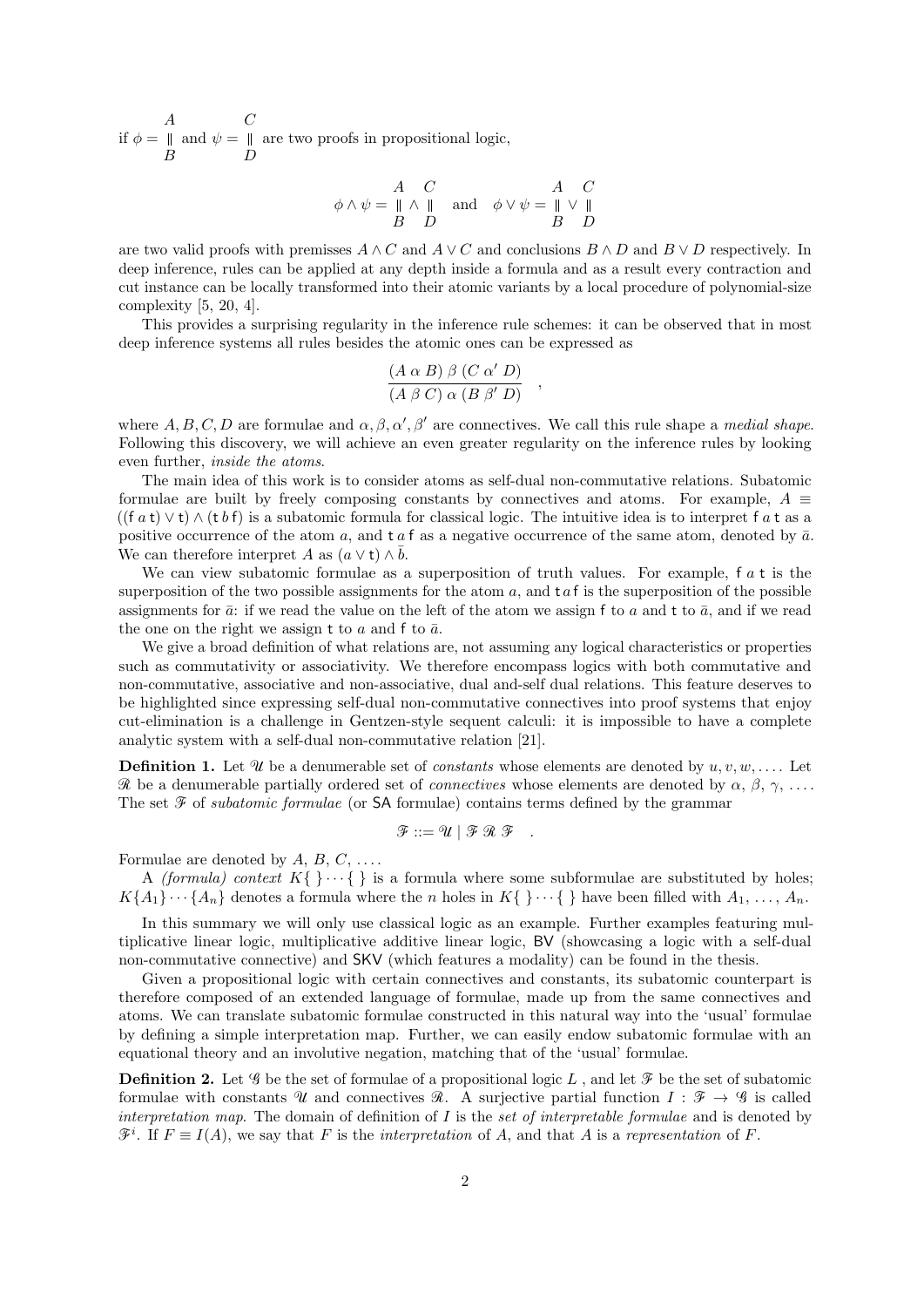The useful properties of subatomic formulae become apparent when we extend the principle to atomic inference rules. Let us consider, for example, the usual contraction rule for an atom. We could obtain this rule subatomically by reading f  $a$  t as  $a$  and t  $a$  f as  $\bar{a}$ , as follows:

we read 
$$
\frac{(f a t) \vee (f a t)}{(f \vee f) a (t \vee t)}
$$
 as  $\frac{a \vee a}{a}$  and we read  $\frac{(t a f) \vee (t a f)}{(t \vee t) a (t \vee t)}$  as  $\frac{\bar{a} \vee \bar{a}}{\bar{a}}$ .

These rules are therefore generated by the linear scheme

$$
\frac{(A \, a \, B) \vee (C \, a \, D)}{(A \vee C) \, a \, (B \vee D)},
$$
 where  $A, B, C, D$  are formulae.

The non-linearity of the contraction rule has been pushed from the atoms to the units.

Similarly, we can consider the atomic identity rule. It can be obtained subatomically as follows:  $(f \circ h) \vee (h \circ f)$ 

we read 
$$
\frac{(\text{f } a \text{ t}) \vee (\text{t } a \text{ f})}{(\text{f } \vee \text{t}) a (\text{t } \vee \text{f})}
$$
 as  $\frac{\text{t}}{a \vee \overline{a}}$ .

Similarly to the contraction rule, it is generated by the linear scheme

$$
\frac{(A \vee B) a (C \vee D)}{(A a C) \vee (B a D)},
$$
 where A, B, C, D are formulae.

It is quite plain to see that both the subatomic contraction rule and the subatomic introduction rule have the same *medial* shape, typical of logical rules in deep inference. We have therefore uncovered an underlying structure behind the shape of inference rules, that we will exploit to obtain a general characterisation of rules.

To make use of the general characterisation, we will impose some restrictions on  $\alpha, \nu, \beta, \gamma$ . These conditions strike a balance between being general enough to encompass a wide variety of logics and being explicit enough to enable us to generalise procedure such as cut-elimination and decomposition. To do so, we exploit the dualities present in the inference rules, and we introduce a notion of polarity in the pairs of dual relations. This notion of polarity can be reminiscent of the polarities assigned to connectives in linear logic [\[11\]](#page-9-9), but the idea behind it is rather to assign which of the relations in the pair is 'stronger' than the other. Intuitively, it loosely corresponds to assigning which relation of the pair will imply the other. For example, in classical logic  $A \wedge B$  implies  $A \vee B$ , and thus we will assign  $\wedge$ to be strong and ∨ to be weak.

**Definition 3.** For each pair of connectives  $\{\alpha, \overline{\alpha}\}\)$ , we give a polarity assignment: we call one connective of the pair strong and the other one weak.

If  $\alpha$  is strong and  $\overline{\alpha}$  is weak, we will write  $\alpha^M = \overline{\alpha}^M = \alpha$  and  $\alpha^m = \overline{\alpha}^m = \overline{\alpha}$ . Self-dual connectives are both strong and weak.

**Definition 4.** A *subatomic proof system* SA with set of formulae  $\mathcal{F}$  is

- a collection of inference rules of the shape  $\frac{(A \beta B) \alpha (C \beta D)}{(A + C) \alpha (B + C)}$  $\overline{(A \alpha C) \beta (B \alpha^{m} D)}$ ,  $\alpha, \beta \in \mathcal{R}$ , called *down-rules*,
- a collection of inference rules of the shape  $\frac{(A \beta B) \alpha (C \beta^M D)}{(A \beta C) \beta (B \beta D)}$  $\overline{(A \alpha C) \beta (B \alpha D)}$ ,  $\alpha, \beta \in \mathcal{R}$ , called up-rules,
- a collection of rules  $=\frac{A}{B}$  and  $=\frac{A}{\overline{B}}$ , for every axiom  $A = B$  of the equational theory  $=\text{on } \mathcal{F}$ , called

equality rules.

We can straightforwardly build deep inference derivations as is usual in the literature, by vertical composition through an inference rule and horizontal composition by logical relations, and the interpretation map is easily extended from formulae to derivations. The notion of proof is generalised as well.

**Definition 5.** Let  $1 \in \mathcal{U}$  be a distinguished constant. A *proof* of A is a derivation  $\phi$  whose premiss is 1. We denote proofs by  $\frac{\phi \parallel}{A}$ .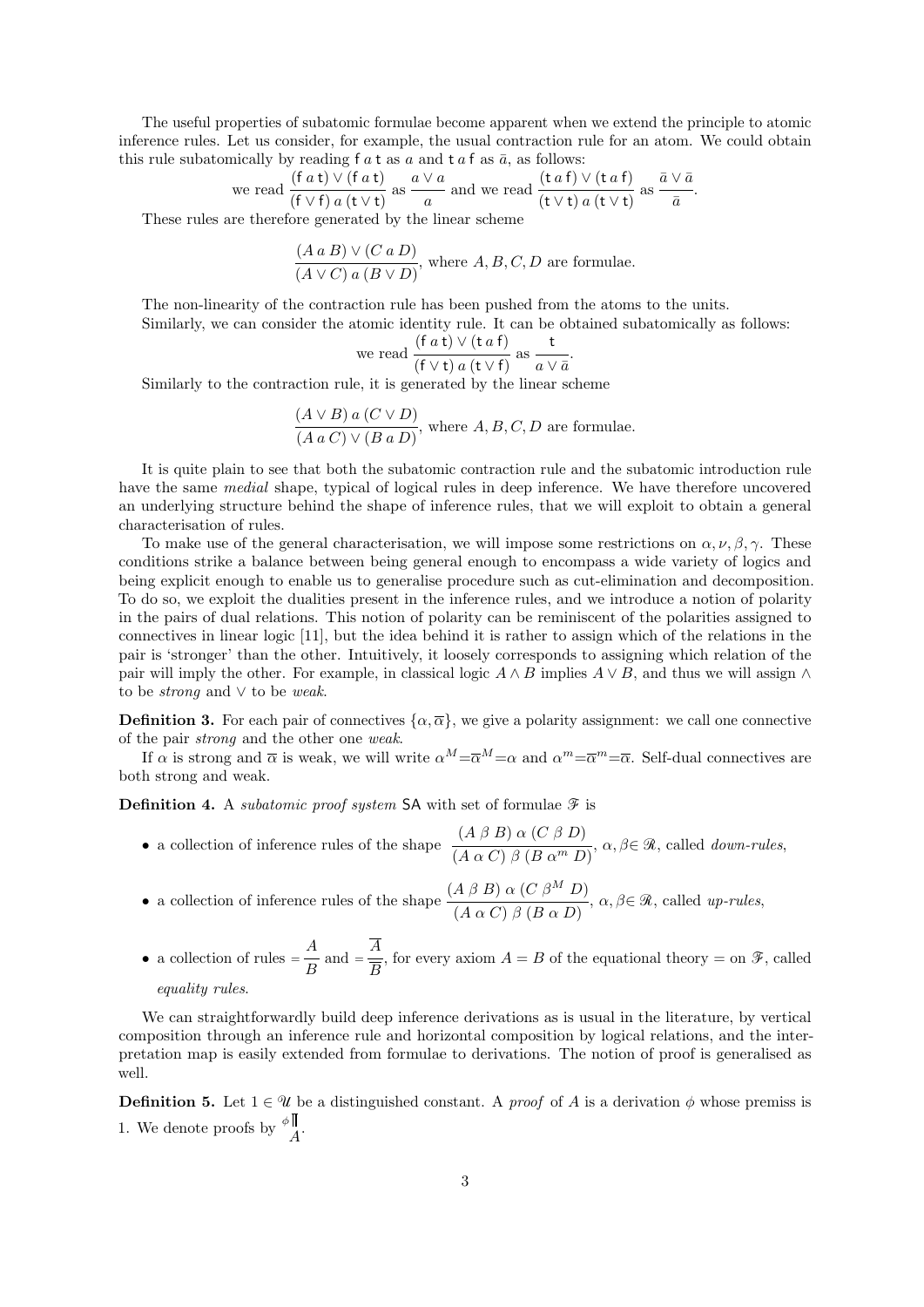<span id="page-3-0"></span>

| $\label{eq:2} {a}{\downarrow} \frac{(A \lor B)\; a\; (C \lor D)}{(A\; a\; C) \lor (B\; a\; D)}$ | $\mathop{\curvearrowleft} \nolimits^{\mathop{\curvearrowleft}}(A\mathop{\curvearrowright} B) \wedge (C\mathop{\curvearrowright} D) \\ \hline (A \wedge C) \mathop{\curvearrowright} (B \wedge D)$ |
|-------------------------------------------------------------------------------------------------|---------------------------------------------------------------------------------------------------------------------------------------------------------------------------------------------------|
| $\wedge \downarrow \frac{(A \vee B) \wedge (C \vee D)}{(A \wedge C) \vee (B \vee D)}$           | $\vee \uparrow \frac{(A \vee B) \wedge (C \wedge D)}{(A \wedge C) \vee (B \wedge D)}$                                                                                                             |
| $(A \wedge B) \vee (C \wedge D)$                                                                |                                                                                                                                                                                                   |
| $\sqrt[n]{(A \vee C) \wedge (B \vee D)}$                                                        |                                                                                                                                                                                                   |
| $(A \, a \, B) \vee (C \, a \, D)$<br>$ac \over (A \vee C) a (B \vee D)$                        | $\label{eq:adot} {}_{a\bar{c}}\frac{(A\wedge B)\:a\:(C\wedge D)}{(A\:a\:C)\wedge(B\:a\:D)}$                                                                                                       |

Figure 1: Subatomic system SAKS for classical logic

## 2 Splitting

There are many different cut-elimination techniques in the deep inference literature [\[12,](#page-9-10) [3,](#page-9-11) [2,](#page-9-12) [20,](#page-9-7) [15\]](#page-9-13), exploiting different aspects of the proof systems they work on. In this assortment, a particular methodology does however stand out for its generality: cut-elimination via splitting [\[13\]](#page-9-3) can be achieved in the deep inference systems for linear logic [\[18\]](#page-9-14), multiplicative exponential linear logic [\[20\]](#page-9-7), the mixed commutative/non-commutative logic BV [\[13\]](#page-9-3) and its extension with linear exponentials NEL [\[15\]](#page-9-13), and classical predicate logic [\[3\]](#page-9-11). The generality of this procedure points towards the fact that it exploits some properties that are common to all these systems.

Splitting is based on a simple idea: to show that an atomic cut involving a and  $\bar{a}$  is admissible, we trace a and  $\bar{a}$  to the top of the proof to find two independent subproofs, the premiss of one containing the dual of  $a$  and the other one containing the dual of  $\bar{a}$ . In this way we obtain two independent 'pieces' that we can rearrange to get a new cut-free proof.



Proofs of cut-elimination by splitting therefore rely on two main properties of a proof system: the dualities present in it to ensure that each of the independent subproofs contains the dual of an atom involved in the cut, and the shape of the linear rules ensuring that the two proofs remain independent above the cut. It is precisely a formal characterisation of these properties that we will provide, enabling us to understand why they are enough to guarantee cut-elimination.

To trace a connective through the proof from the bottom to the top, we need its scope to widen. Accordingly, we will consider systems where the shape of the rules ensures the widening of the scope. In what follows, we will characterise *splittable systems*, *i.e.*, systems with sufficient conditions to ensure cut-elimination through a splitting procedure.

#### **Definition 6.** A system  $SA^{\downarrow}$  is *splittable* if:

- 1. There is a distinguished associative and commutative strong connective  $\times$  with unit 1 and dual + with unit 0,
- 2. SA is uniquely composed of down-rules of the form

$$
\alpha \downarrow \frac{(A+B) \alpha (C+D)}{(A \alpha C) + (B \alpha^m D)}
$$

,

for every connective  $\alpha \in \mathcal{R}$ .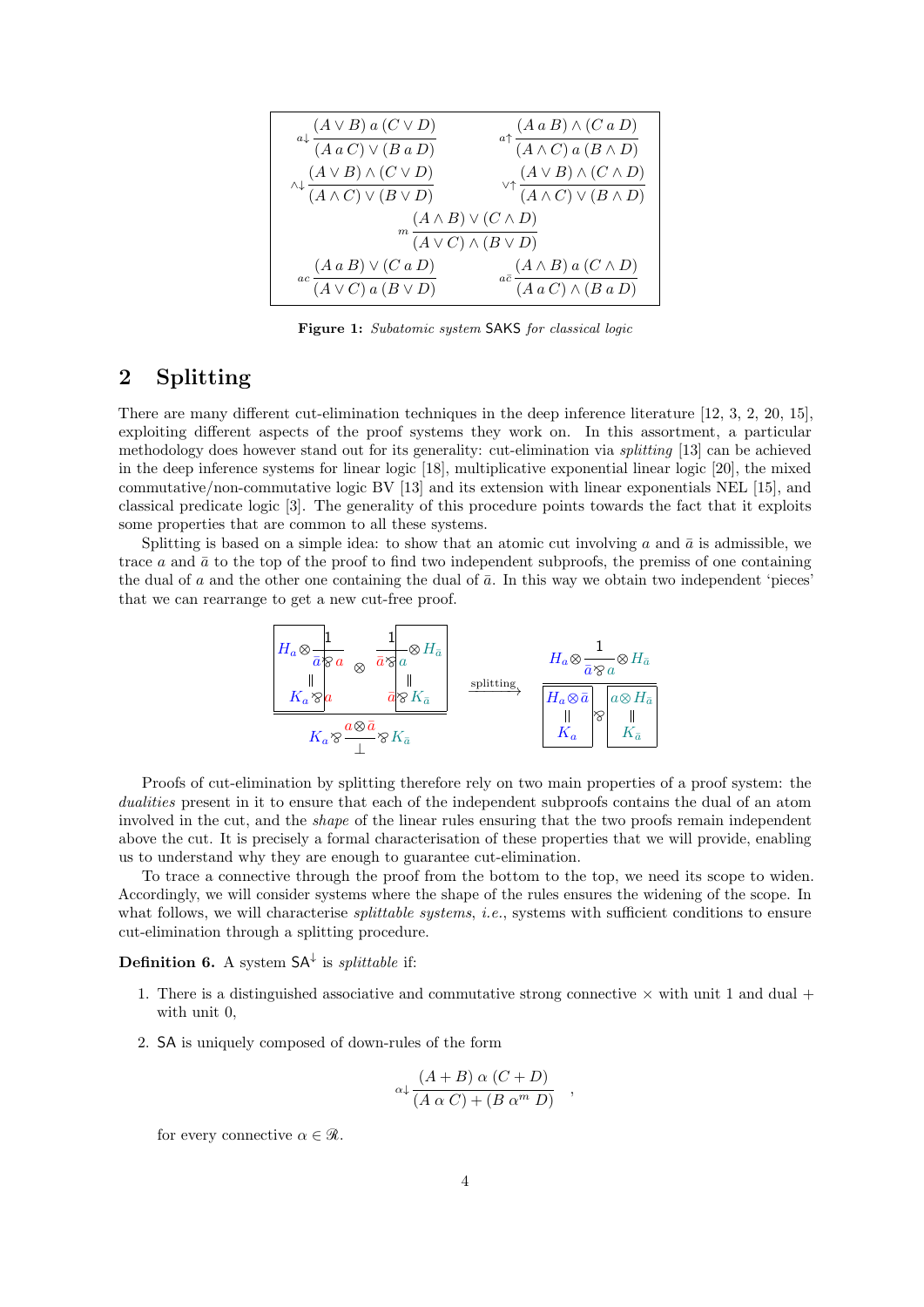- 3. There is a constant assignment  $u + \bar{u} = 1$  for every unit  $u \in \mathcal{U}$ ,
- 4.  $1 \alpha^M$  1 = 1 for every  $\alpha \in \mathcal{R}$ .

The proof of the splitting result is done in two steps for ease of reading: shallow splitting and context reduction, just as is standard in the literature. As noted in [\[13\]](#page-9-3) and in [\[19\]](#page-9-15), the main difficulty of splitting is finding the right induction measure for every system. In the literature, each splitting theorem for each proof system uses a different induction measure tailored specifically for it. By providing a general splitting theorem, we not only give a formal definition of what a splitting theorem is, but also give a new one-size-fits-all induction measure based on the length of the proof that works for every splittable system, taking the search for an induction measure out of the process for designing a proof system.

**Theorem 7** (Shallow Splitting). If  $SA^{\downarrow}$  is splittable, for every formulae A, B, C, for every connective  $\alpha \neq +$ , for every proof

$$
\phi \parallel \mathsf{SA}^{\downarrow}
$$
  

$$
(A \alpha B) + C
$$

there exist formulae  $Q_1$ ,  $Q_2$  and derivations

$$
\begin{array}{ccc}\nQ_1 \overline{\alpha} Q_2\\
\psi \parallel \mathsf{SA}^{\downarrow} \\
C\n\end{array}\n\quad ,\n\begin{array}{ccc}\n\phi_1 \parallel \mathsf{SA}^{\downarrow} \\
A + Q_1\n\end{array}\n\quad and \quad\n\begin{array}{ccc}\n\phi_2 \parallel \mathsf{SA}^{\downarrow} \\
B + Q_2\n\end{array}
$$

.

.

,

,

**Theorem 8** (Context Reduction). Let  $SA^{\downarrow}$  be a splittable system. For any formula A and for any context  $S\{\}\$ , given a proof  $\int_{S\{A\}}^{\phi\|\,S^{A^{\perp}}\}$ , there exist a formula K, a provable context  $H\{\}\$  and derivations

$$
\begin{array}{ccc}\n\zeta \parallel \mathsf{SA}^{\downarrow} & \text{and} & H\{\}\} + K \\
A + K & \text{and} & \zeta \parallel \mathsf{SA}^{\downarrow} \\
S\{\}\n\end{array}
$$

As a corollary of shallow splitting and context reduction we can show the admissibility of a class of up-rules. The main idea is that through context reduction followed by shallow splitting we can separate a proof into 'building blocks' that are independently provable. We then combine these building blocks differently to obtain a new proof with the same conclusion.

**Definition 9.** Rules of the form 
$$
\alpha \uparrow \frac{(A \alpha B) \times (C \alpha^M D)}{(A \times C) \alpha (B \times D)}
$$
 are *cuts.*

Corollary 10 (Admissibility of cuts). Let SA be a splittable proof system.

For any formulae  $A, B, C, D$ , any context S, any connective  $\alpha \neq +$ , given a proof

$$
\phi \equiv \frac{\phi' \parallel \text{SA}^{\perp}}{S \left\{ \alpha \uparrow \frac{(A \alpha B) \times (C \alpha^M D)}{(A \times C) \alpha (B \times D)} \right\}}
$$

there is a proof

$$
S\{(A \times C) \alpha (B \times D)\}
$$

i.e., cuts are admissible.

All of the theorems above preserve interpretability, i.e., if a subatomic proof is interpretable into an 'ordinary' proof, then so is its cut-free form obtained via splitting.

Last, we have shown that splitting hinges only on the shape of rules and on dualities. In the general splitting theorem that we presented we considered only binary relations, but it will be the focus of future research to extend this result to include relations of different arities: splitting can be applied to different types of unary operators, as is shown by the splitting theorems for exponentials in [\[19\]](#page-9-15) or for a self-dual binder in [\[17\]](#page-9-16). In the thesis we show a starting point in the direction of such a generalisation, by extending the general procedure to a system with a self-dual modality. The fact that it is possible to do so shows the robustness of the general splitting methodology: it is based on properties that are present in systems with very different expressiveness and therefore it can be expanded to include an extremely wide variety of relations as long as they are introduced by rules of non-contractive shape.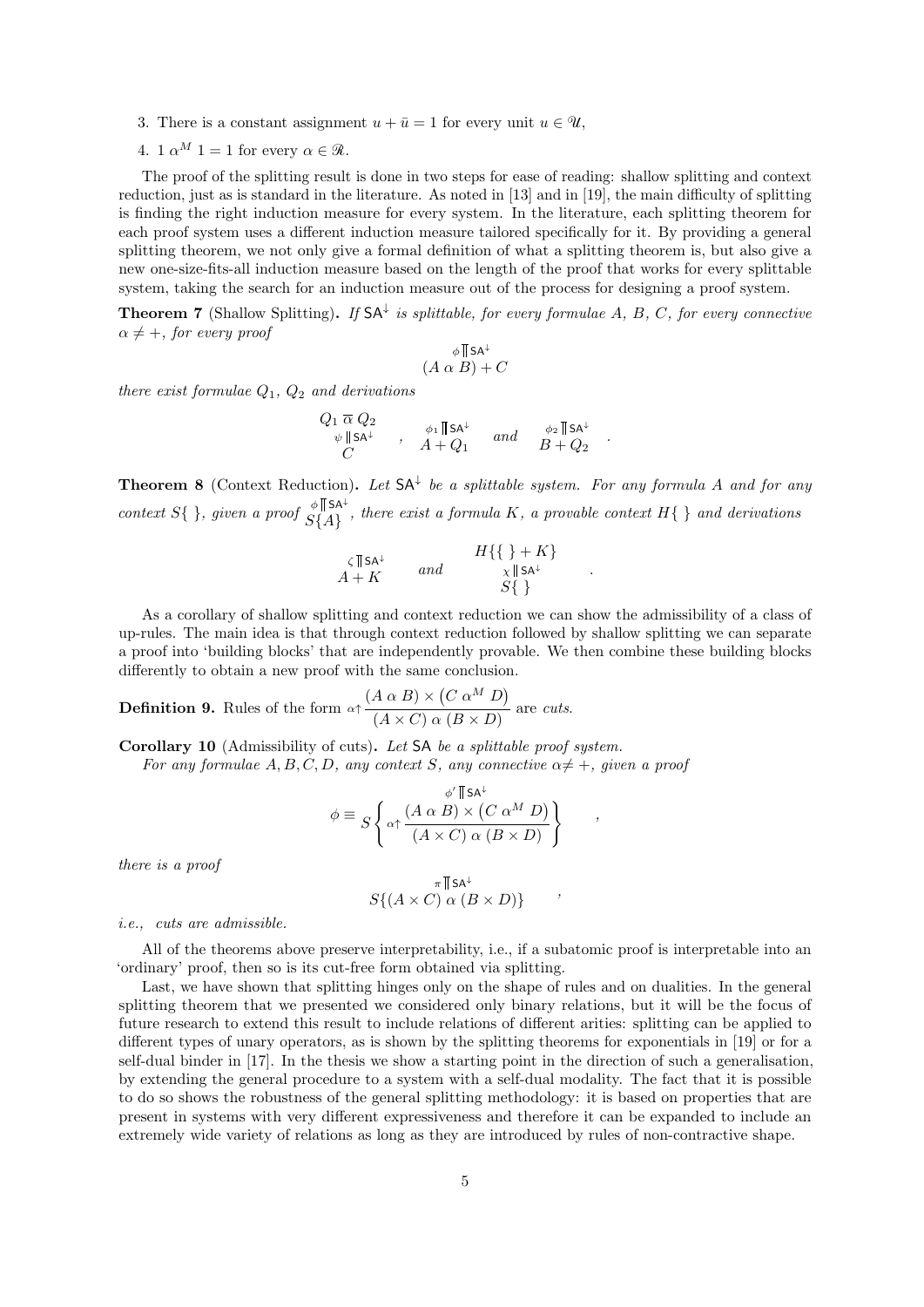## 3 Decomposition

Splitting allows us to understand the interactions of the cut with linear rules, but how about contractions? It is known that we can decompose classical logic [\[16\]](#page-9-17) and multiplicative additive linear logic [\[18\]](#page-9-14) proofs into a linear phase and a phase made-up only of contractions. We study this phenomenon, providing general rewriting rules that encompass the reductions presented in both systems. We thus show that both decomposition results are a consequence of precisely the same properties.

Additionally, it has long been conjectured [\[5\]](#page-9-6) that it is possible to achieve a further decomposition of these systems, permuting not only the atomic contraction but a whole family of contractive rules towards the bottom of a derivation. The generalised rewriting rules that we present allow us to permute contractive rules with linear rules, including cuts. The regularity provided by subatomic systems is a big simplification for the study of these interactions: by having a single shape we only have to consider two non-trivial permutation cases.

The first step in the generalisation is to characterise the contractions, the family of rules that will be permuted. Unsurprisingly, the rules that we will be able to permute downwards/upwards in a derivation correspond to the rules involved in making contraction atomic. We will call them contractions as well.

We define  $\nu$ -contractive systems, which correspond to those systems where we can recover general contractions

$$
\frac{A \nu A}{A}
$$

.

**Definition 11.** Let  $\nu$  be a distinguished relation with unit  $\nabla$ , and  $\overline{\nu}$  its dual with unit  $\Delta$ . A  $\nu$ -contractive system SA is a subatomic proof system where:

• For every relation  $\alpha$  there is a down rule of the form

$$
\alpha c \frac{(A \alpha B) \nu (C \alpha D)}{(A \nu C) \alpha (B \nu D)},
$$

that we call *contraction for*  $\alpha$  and its dual up rule that we call *cocontraction for*  $\overline{\alpha}$ .

- For every constant  $u \in \mathcal{U}$  there are equalities of the form  $u \nu u = u$  and  $\bar{u} \overline{\nu} \bar{u} = \bar{u}$ . We call the equality rules  $=\frac{u \nu u}{u}$  the *contraction equality rule for*  $u$  and  $=\frac{\bar{u}}{\bar{u} \bar{v} \bar{u}}$  the *cocontraction equality* rule for  $\bar{u}$ .
- For every constant  $u \in \mathcal{U}$ ,  $\overline{\nabla}$  $w \frac{\nabla}{u}$  and its dual  $\bar{w} \frac{\bar{u}}{\Delta}$  are derivable in SA. We call these unitary
- instances of (co)contraction rules weakening and coweakening respectively.
- For every relation  $\alpha$  there are equalities  $\nabla \alpha \nabla = \nabla$  and  $\Delta \alpha \Delta = \Delta$ .

Complexity is created by the duplication of atomic contractions when they are permuted through other rules [\[16\]](#page-9-17). It is our goal to understand this phenomenon in the best possible generality, i.e. to keep track of the creation and duplication of atoms when any contraction rule is permuted downwards in a derivation. However, when permuting contraction rules we may create an unbounded number of other contractive and cocontractive rules.

By observing the subatomic form of known rewriting rules that permute atomic contractions downwards in derivations, a novel way of controlling this phenomenon arises: we will show that it is possible to move 'blocks' of nested contraction rules together, in such a way that we are no longer concerned by the number of (co)contraction rules created by the procedure.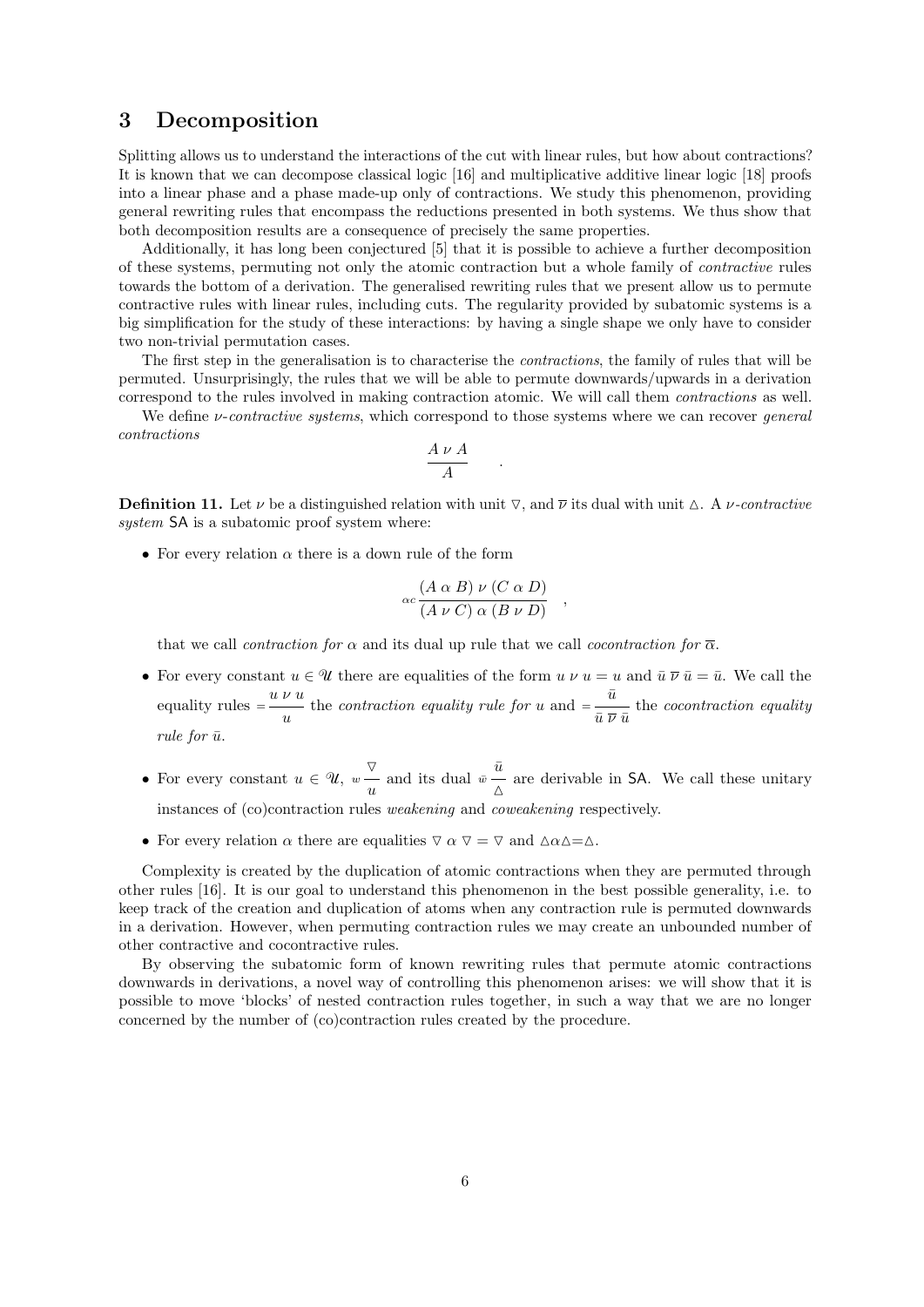Consider this reduction, corresponding to permuting an atomic contraction through an atomic cut:



In this reduction, we move a block of nested contractions (in red) by creating another block of nested contractions lower in the proof and a block of nested cocontractions (in red as well). The structure that we are therefore interested in studying is that of recursive nestings of contraction rules. For convenience and readability, we will represent these nestings in the form of a hyper-rule named merge contraction, which will be defined recursively in order to capture the nested structure.

**Definition 12.** In a *v*-contractive system  $SA$ , *a nesting of contractions* is an  $SA$  derivation defined recursively as follows:

- A formula  $A \nu B$  is a nesting of contractions:
- A contraction equality rule is a nesting of contractions ;
- A derivation

$$
c \frac{(A \alpha B) \nu (C \alpha D)}{\begin{vmatrix} A \nu C \\ \phi_1 \parallel \\ R \end{vmatrix} \alpha \begin{vmatrix} B \nu D \\ \phi_2 \parallel \\ S \end{vmatrix}}
$$

is a nesting of contractions if c is a contraction and  $\phi_1$  and  $\phi_2$  are nestings of contractions.

**Definition 13.** A  $\nu$ -merge of two formulae is defined as follows:

- $A \nu B$  is a  $\nu$ -merge of A and B that we call a *trivial merge*:
- u is a v-merge of u and u, where  $u \in \mathcal{U}$  is a constant;
- $C_1 \alpha C_2$  is a v-merge of  $A_1 \alpha A_2$  and  $B_1 \alpha B_2$  for  $\alpha \in \mathcal{R}$  if  $C_1$  is a v-merge of  $A_1$  and  $B_1$  and  $C_2$ is a  $\nu$ -merge of  $A_2$  and  $B_2$ . In this case we say that  $\alpha$  is the main relation of the merge.

If C is a v-merge of A and B, by an abuse of language we will sometimes refer to the triple  $(A, B, C)$ as a  $\nu$ -merge.

 $\overline{\nu}$ -merges of two formulae are defined dually.

It can be easily seen that each nesting of contractions corresponds to a  $\nu$ -merge, and each  $\nu$ -merge corresponds to a nesting of contractions.

**Proposition 14.** Given a nesting of contractions  $\phi$  ||, C is a v-merge of A and B.  $A \nu B$  $\mathcal{C}_{0}^{(n)}$ 

 $A \nu B$ **Proposition 15.** If C is a v-merge of A and B, there is a nesting of contractions  $\mathbb{L}$  $\mathcal{C}$ 

The duals of the above propositions clearly hold for  $\bar{\nu}$ -contractions and nestings of cocontractions. Given the above characterisation of nestings as derivations whose conclusion is a  $\nu$ -merge of its premiss, for ease of notation we will represent nestings as a hyper-rule, that we call merge contraction.

.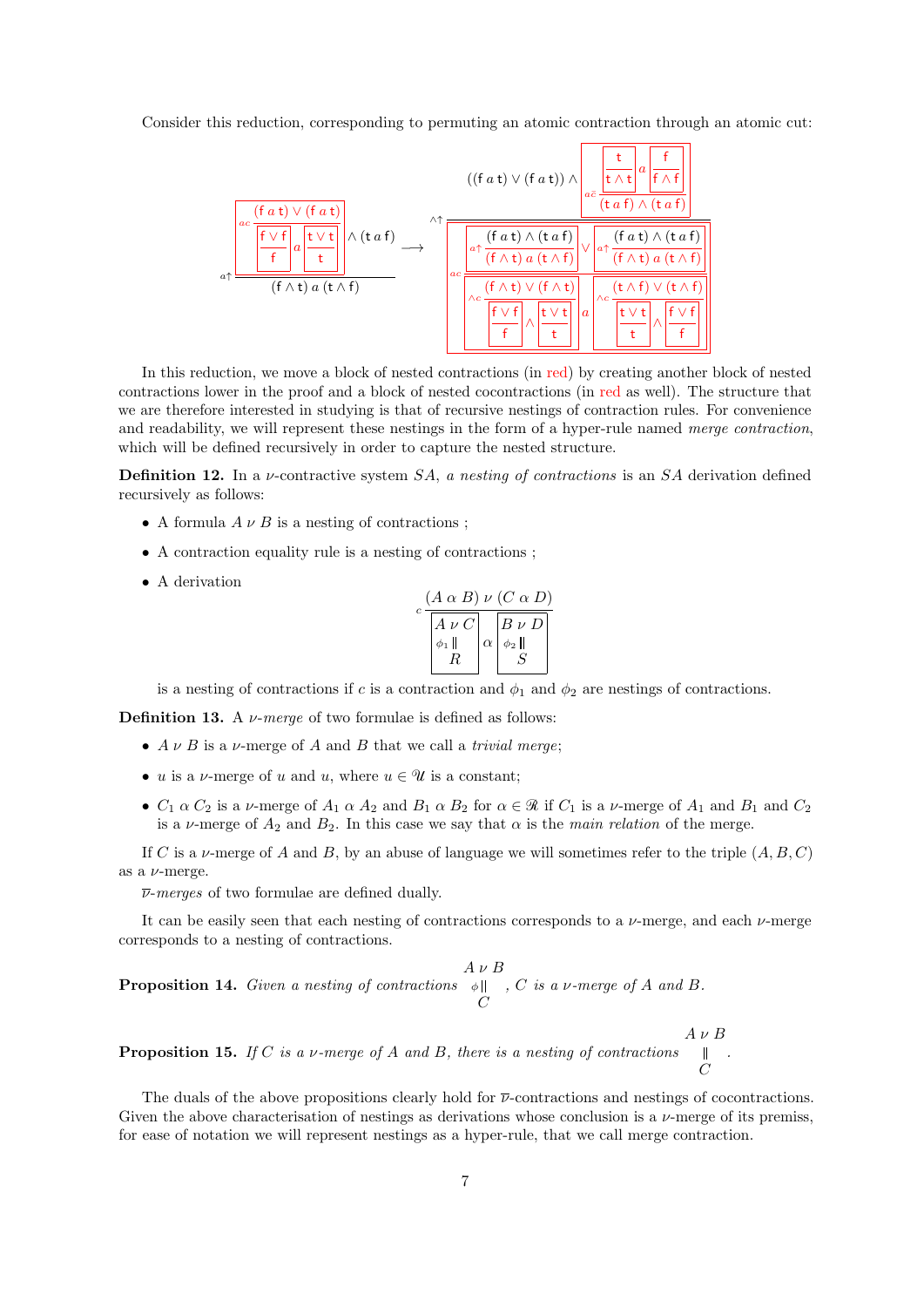**Definition 16.**  $mc \downarrow \frac{A \nu B}{C}$  is a *merge contraction* if C is a non-trivial  $\nu$ -merge of A and B. mc  $\frac{C}{A \overline{V} B}$  is a *merge cocontraction* if C is a non-trivial  $\overline{\nu}$ -merge of A and B.

For each nesting, we have a merge contraction, and for each merge contraction we have a nesting. We will permute nestings downwards in a derivation by creating other nestings lower in the derivation by, equivalently, permuting merge contractions downwards by creating other merge contractions lower in the derivation.

The main property allowing us to permute merge contractions through other rules is the given in the following proposition:

**Proposition 17.** If C is a v-merge of A and B, we can define projections A  $\pi_A \parallel \{=,w\}$  $\mathcal{C}_{0}^{(n)}$ and B  $\pi_B$   $\vert \vert \, \{ = , w \}$  $\mathcal{C}$ 

associated to the merge.

With the projections associated to a merge as a tool, we will now show reduction rules allowing us to permute merge (co)contractions downwards (upwards) in a proof.

Definition 18 (Reduction rule s). We define the following class of reduction rules:

$$
s_{\rho}: \begin{array}{c} \mathsf{mc}\downarrow \frac{A \nu B}{C\left\{\rho \frac{M}{N}\right\}} \\ \end{array} \longrightarrow \begin{array}{c} \begin{array}{c} A \\ \pi_A \parallel \\ C\left\{\rho \frac{M}{N}\right\} \end{array} \end{array} \begin{array}{c} \begin{array}{c} B \\ \pi_B \parallel \\ C\left\{\rho \frac{M}{N}\right\} \end{array} \end{array}
$$

where  $\pi_A$  and  $\pi_B$  are the projections associated to the merge  $(A, B, C)$ .

**Definition 19** (Reduction rule t). If the rule  $\mu \frac{(A \nu B) \beta (C \overline{\nu} D)}{(A \beta C) \nu (B \beta D)}$  is derivable in SA we define the following family of rewriting rules:

$$
t_{\rho} : \left[\begin{array}{c} \begin{matrix} \begin{array}{c} \begin{array}{c} \begin{array}{c} \begin{array}{c} \begin{array}{c} \begin{array}{c} \begin{array}{c} \begin{array}{c} \end{array} \\ \end{array} \\ \end{array} \\ \hline \begin{array}{c} \begin{array}{c} \end{array} \\ \end{array} \\ \end{array} \\ \end{matrix} \\ \end{array} \\ \hline \begin{matrix} \begin{array}{c} \begin{array}{c} \begin{array}{c} \begin{array}{c} \end{array} \\ \end{array} \\ \end{array} \\ \end{array} \\ \end{array} \\ \end{array} \\ \hline \begin{array}{c} \begin{array}{c} \begin{array}{c} \begin{array}{c} \begin{array}{c} \end{array} \\ \end{array} \\ \end{array} \\ \end{array} \\ \end{array} \\ \hline \begin{array}{c} \begin{array}{c} \begin{array}{c} \begin{array}{c} \end{array} \\ \end{array} \\ \end{array} \\ \end{array} \\ \end{array} \\ \hline \begin{array}{c} \begin{array}{c} \begin{array}{c} \begin{array}{c} \end{array} \\ \end{array} \\ \end{array} \\ \hline \begin{array}{c} \begin{array}{c} \begin{array}{c} \end{array} \\ \end{array} \\ \end{array} \\ \end{array} \\ \end{array} \\ \end{array} \\ \hline \begin{array}{c} \begin{array}{c} \begin{array}{c} \end{array} \\ \end{array} \\ \end{array} \\ \hline \begin{array}{c} \begin{array}{c} \begin{array}{c} \end{array} \\ \end{array} \\ \end{array} \\ \hline \begin{array}{c} \begin{array}{c} \begin{array}{c} \end{array} \\ \end{array} \\ \end{array} \\ \hline \begin{array}{c} \begin{array}{c} \end{array} \\ \end{array} \\ \end{array} \\ \hline \begin{array}{c} \begin{array}{c} \end{array} \\ \end{array} \\ \hline \begin{array}{c} \begin{array}{c} \end{array} \\ \end{array} \\ \hline \begin{array}{c} \begin{array}{c} \end{array} \\ \end{array} \\ \hline \end{array} \\ \hline \begin{array}{c} \begin{array}{c} \begin{array}{c} \end{array} \\ \end{array} \\ \hline \begin{array} \end{array} \\ \
$$

where C is a  $\nu$ -merge of  $A_1$  and  $B_1$ , and D is a  $\nu$ -merge of  $A_2$  and  $B_2$ .

In fact, the rewriting systems for classical logic [\[16\]](#page-9-17) and for multiplicative additive linear logic [\[18\]](#page-9-14) that allow us to permute atomic (co)contractions through other rules are particular instances of the generalised rewriting rules defined above. We have therefore shown that these results are a consequence of a wider phenomenon: both rewriting systems exploit the shape of atomic contractions to be able to permute them with other rules. Furthermore, the termination of these rewriting systems holds for the subatomic versions too: identically to the atomic versions, the subatomic rewriting systems will terminate in the absence of a particular construction, called ai-cycle. We will rigorously define and tackle ai-cycles in the next section.

**Theorem 20.** Rewriting system  $C'$  for SAKS (Figure [1\)](#page-3-0) is given by the reduction rules s and t where the merge contraction being permuted has main relation  $a$ , and by the dual reductions.  $C'$  is terminating on the set of ai-cycle-free derivations.

Furthermore, by being able to permute generic contractions together, we advance towards proving a full decomposition theorem for classical logic and multiplicative additive linear logic, by being able to confine all contraction rules to the bottom of a proof.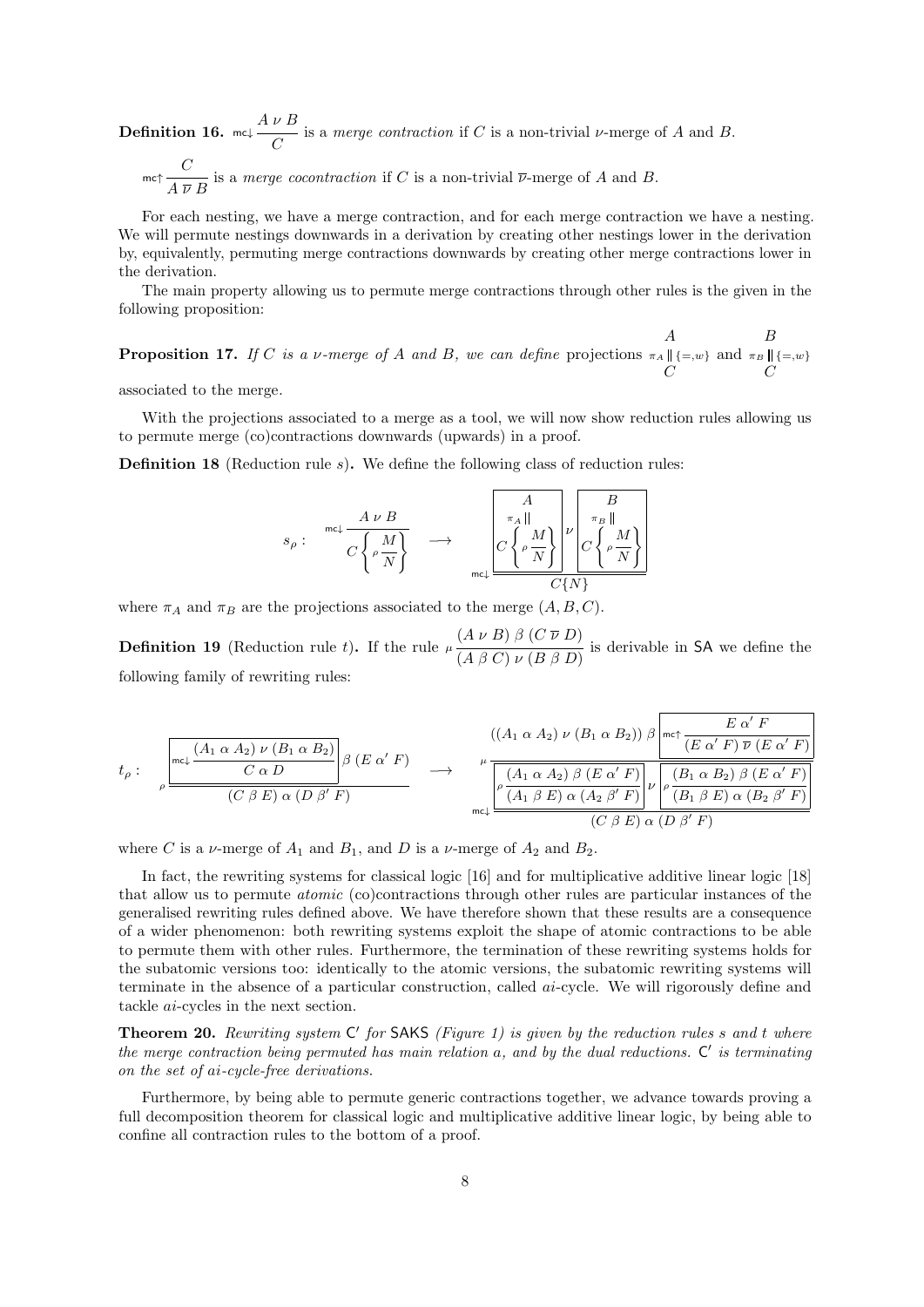Conjecture 21. We define rewriting system D for SAKS as the system given by the general reductions s, t, and the dual reductions for merge cocontractions. System D is weakly normalising.

## 4 Cycle elimination

Atomic contractions and atomic cocontractions can be permuted downwards/upwards in a classical logic derivation only in the absence of a particular construction called ai-cycle [\[16\]](#page-9-17). Cycles are created when two atom occurrences created in the same identity rule are eliminated by the same cut rule. We call these atoms occurrences the edges of a cycle. Identically, this result holds for multiplicative additive linear logic [\[18\]](#page-9-14).

Cycles are straightforwardly removed by cut-elimination. Our goal in this chapter however is to take advantage of the reductions presented in the previous chapter to show that we can remove ai-cycles without recurring to cut-elimination, therefore proving the independence of the decomposition and the cut-elimination procedures.

Furthermore, the phenomenon of cycles has been studied in the sequent calculus, where it has been shown that it is possible to remove them through a procedure of quadratic-time complexity [\[7\]](#page-9-18). With the procedure we present we hope to be able to study the complexity cost of cycle-elimination in deep inference in future research.

In the sequent calculus, cycles can only occur due to the presence of contractions [\[6\]](#page-9-19). Likewise, in our case they exist due to the presence of contraction rules. For an ai-cycle to occur in classical logic, two atom occurrences coming from the same introduction rule and therefore related by ∨ at the top of the flow have to be connected by ∧ at the bottom of the flow to be eliminated by the same cut rule. Therefore, an instance of a rule that changes the relation between formulae from ∨ to ∧ needs to occur, and it must contain the atoms involved in the cycle. The only rule that does so in subatomic system SAKS for classical logic (Figure [1\)](#page-3-0) is the contraction rule  $m$ . Likewise, in multiplicative additive linear logic cycles can only occur if there is a contraction rule between the introduction and the cut of the cycle. We call these instances of contraction rules critical.

**Definition 22.** Let  $\phi$  be a derivation containing a cycle. The *critical medial* for this cycle is the lowest instance of a rule

$$
\mathsf{m}\frac{(A\{a\}\wedge B)\vee(C\wedge D\{\bar{a}\})}{(A\{a\}\vee C)\wedge(B\vee D\{\bar{a}\})}
$$

in  $\phi$  where the occurrences of a and  $\bar{a}$  are the edes of the cycle.

A critical merge contraction is a maximal merge contraction that contains a critical medial.

This novel idea of removing cycles by starting from the 'critical medial' has in fact yielded two methods for the elimination of cycles: the one presented in what follows, and the one presented in [\[1\]](#page-8-0), that will both be studied to ascertain the complexity cost of each procedure.

The intuition behind our procedure is simple: by using the rewriting rules defined in the previous section we can permute a critical contraction rules downward until it is below the cut of its cycle. In this process derivations are significantly altered: cycles are removed and edges are bifurcated. Termination of the procedure is easy to check: we show that when permuting critical contractions downwards we do not create any additional critical contractions.

**Theorem 23.** Let  $\phi$  be a derivation with n critical merge contractions. Then there exists a derivation  $\psi$  with the same premiss and conclusion with n − 1 critical merge contractions.

To eliminate all cycles from a derivation, one simply performs the procedure n times, once for each critical merge contraction.

**Corollary 24.** Given a derivation  $\phi$ , there exists a derivation  $\psi$  with the same premiss and conclusion and without cycles.

### References

<span id="page-8-0"></span>[1] A. ALER TUBELLA, A. GUGLIELMI, AND B. RALPH, Removing cycles from proofs, in Leibniz International Proceedings in Informatics, vol. 82, 2017, pp. 1–18.